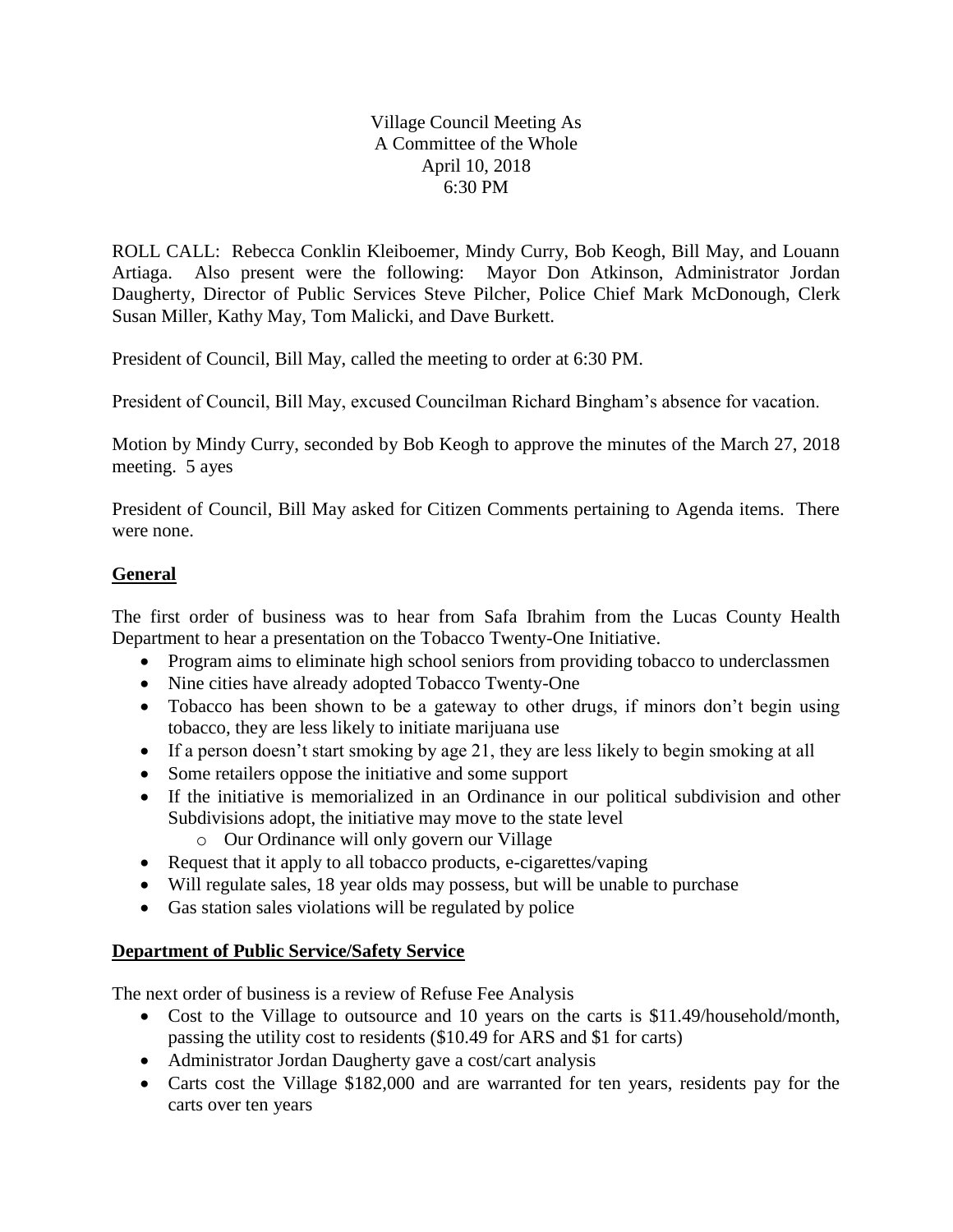- Water and sewer debacle, changed to what it costs, the Village doesn't add any cost
- Good carry over last year, things on the horizon that could start to nibble at the general fund
- There are 1,550 households currently in the Village
- The Village will buy back the Whitehouse carts and fully reimburse residents
- Savings through staff hours gained, not purchasing trucks, repair savings, fuel landfill fees, Losing weekly unlimited pick up, Keeping the cost to Residents at \$9.00,
- Money not used for sanitation goes into the general fund where all departments get a shot
- Some residents think refuse should be paid from the general fund
- Previous cost to the Village for refuse removal was \$18.00/ month, now only \$11.49, hearing Positive responses to what the Village is doing
- Scrutinizing every penny, \$450,000 carryover, the next year \$600,000 carryover
- Costs rise \$2.50 increase, adding curbside recycling service, looking at individuals that exhibit Need
- Council has talked about the need for raising prices when it was in house, curbside recycling has been added
- Not losing services, less than 4% used unlimited on a weekly basis, don't drain the general fund To offset the cost, run it like the water and sewer, self sustaining funds
- Landfill fees are in the contract, no savings
- Savings could pay for a police cruiser, fire equipment, pump station apparatus, unknown costs, Trust Administrator, Jordan Daugherty to look and see the best use of the money and not hinder The general fund in the future
- Past Council's have let it go by and subsidized the cost, residents are having difficulty now that it Is being addressed, you're not going to be thanked now, but someone has to take the step forward
- Charge what it costs and not a penny more
- Doing what is right today

Motion by Rebecca Conklin Kleiboemer, seconded by Louann Artiaga to recommend to Council to amend the 2018 Rate & Fee Schedule for refuse costs to be \$11.49/month beginning at the June 2018 billing. 4 ayes 1 nay Bill May

The last order of business was to review research regarding 24-hour time limitation on parking in public parking lots.

- The Village rarely receives complaints, thought that it was a more prevalent issue when it was brought up
- Whatever was done about the previous complaints has worked already
- Owner was contacted and move the vehicle
- Deal with on a complaint by complaint basis
- Re-review RVs, went from 72 hours to 24 hours previously, look at again
- People have hardships, 72 hours gives them the time to get to vehicles
- Nothing on the books for people parking within the space limits
- Businesses were not in favor of 2 hour parking